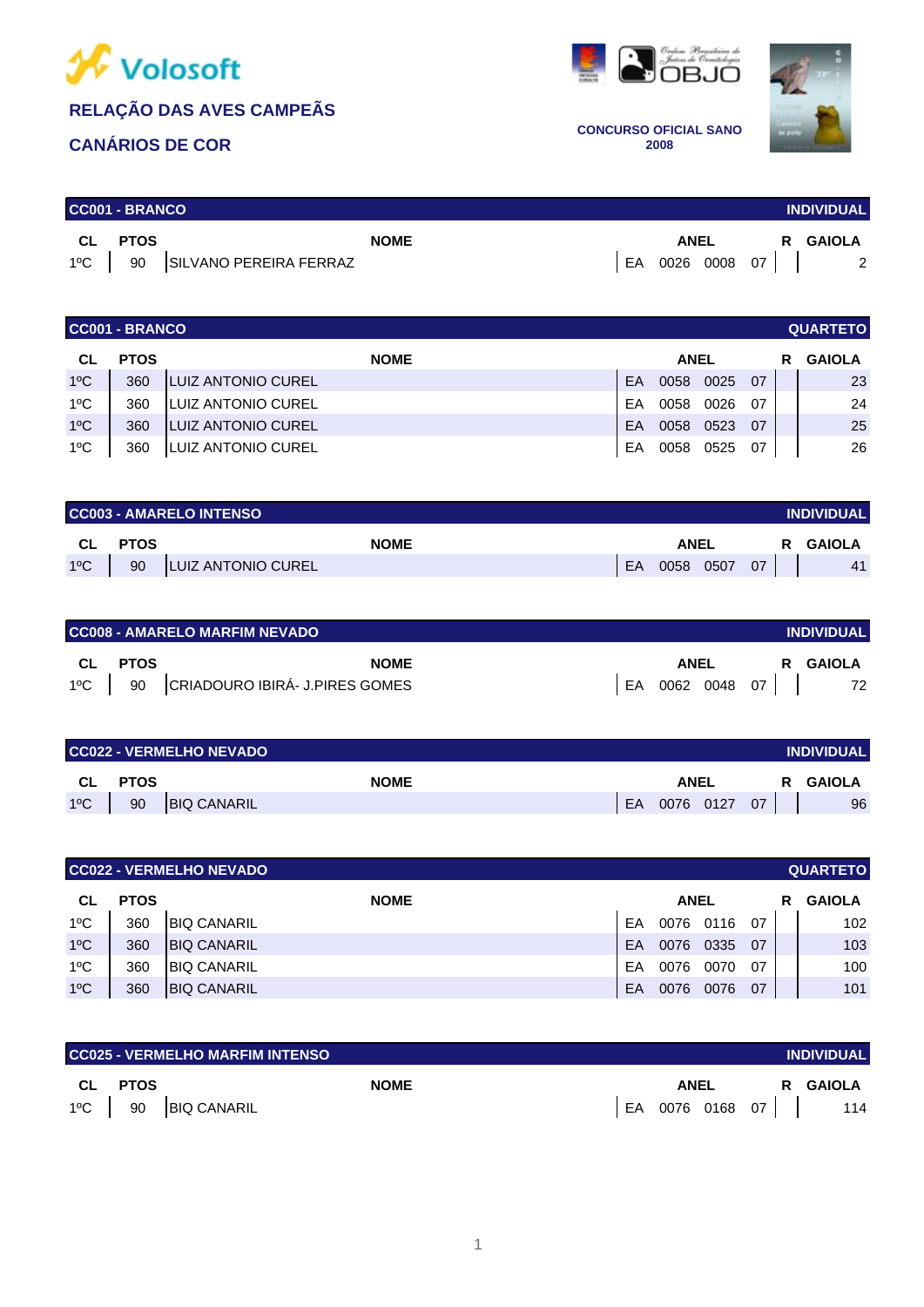

# **CANÁRIOS DE COR**





**CONCURSO OFICIAL SANO 2008**

| I CC025 - VERMELHO MARFIM INTENSO<br><b>QUARTETO</b> |             |                     |             |      |      |    |  |               |  |  |  |
|------------------------------------------------------|-------------|---------------------|-------------|------|------|----|--|---------------|--|--|--|
| СL                                                   | <b>PTOS</b> | <b>NOME</b>         | <b>ANEL</b> |      |      |    |  | <b>GAIOLA</b> |  |  |  |
| $1^{\circ}$ C                                        | 360         | <b>IBIQ CANARIL</b> | <b>FA</b>   | 0076 | 0138 | 07 |  | 116           |  |  |  |
| $1^{\circ}$ C                                        | 360         | <b>BIQ CANARIL</b>  | FA          | 0076 | 0263 | 07 |  | 117           |  |  |  |
| $1^{\circ}$ C                                        | 360         | <b>IBIQ CANARIL</b> | EA          | 0076 | 0280 | 07 |  | 118           |  |  |  |
| $1^{\circ}$ C                                        | 360         | <b>BIQ CANARIL</b>  | EA          | 0076 | 0104 | 07 |  | 115           |  |  |  |

| <b>CC026 - VERMELHO MARFIM NEVADO</b><br><b>INDIVIDUAL</b> |                |                    |             |  |           |  |           |    |    |        |
|------------------------------------------------------------|----------------|--------------------|-------------|--|-----------|--|-----------|----|----|--------|
|                                                            | <b>CL PTOS</b> |                    | <b>NOME</b> |  | ANEL      |  |           |    | R. | GAIOLA |
| $1^{\circ}$ C                                              | 90             | <b>BIQ CANARIL</b> |             |  | <b>EA</b> |  | 0076 0636 | 07 |    | 121    |

| CC027 - VERMELHO MARFIM MOSAICO MACHO<br><b>INDIVIDUAL</b> |         |                      |  |             |  |  |  |                          |  |
|------------------------------------------------------------|---------|----------------------|--|-------------|--|--|--|--------------------------|--|
|                                                            | CL PTOS | <b>NOME</b>          |  | <b>ANEL</b> |  |  |  | R GAIOLA                 |  |
|                                                            |         | 1°C   90 BIQ CANARIL |  |             |  |  |  | LEA 0076 0187 07     127 |  |

| CC031 - RUBINO MOSAICO MACHO<br><b>QUARTETO</b> |                            |                     |    |      |             |    |   |               |  |
|-------------------------------------------------|----------------------------|---------------------|----|------|-------------|----|---|---------------|--|
| CL.                                             | <b>NOME</b><br><b>PTOS</b> |                     |    |      | <b>ANEL</b> |    | R | <b>GAIOLA</b> |  |
| $1^{\circ}$ C                                   | 360                        | <b>IBIQ CANARIL</b> | EA | 0076 | 0240        | 07 |   | 145           |  |
| $1^{\circ}$ C                                   | 360                        | <b>BIQ CANARIL</b>  | EA | 0076 | 0243        | 07 |   | 146           |  |
| $1^{\circ}$ C                                   | 360                        | <b>BIQ CANARIL</b>  | EA | 0076 | 0007        | 07 |   | 143           |  |
| $1^{\circ}$ C                                   | 360                        | <b>IBIQ CANARIL</b> | EA | 0076 | 0008        | 07 |   | 144           |  |

| <b>CC033 - RUBINO MARFIM INTENSO</b><br><b>INDIVIDUAL</b> |             |                    |           |           |  |     |   |        |  |
|-----------------------------------------------------------|-------------|--------------------|-----------|-----------|--|-----|---|--------|--|
| CL                                                        | <b>PTOS</b> | <b>NOME</b>        | ANEL      |           |  |     | R | GAIOLA |  |
| $1^{\circ}$ C                                             | 90          | <b>BIQ CANARIL</b> | <b>FA</b> | 0076 0329 |  | -07 |   | 149    |  |

|               |             | <b>CC033 - RUBINO MARFIM INTENSO</b> |    |             |      |    |   | <b>QUARTETO</b> |
|---------------|-------------|--------------------------------------|----|-------------|------|----|---|-----------------|
| CL.           | <b>PTOS</b> | <b>NOME</b>                          |    | <b>ANEL</b> |      |    | R | <b>GAIOLA</b>   |
| 1ºC           | 360         | <b>BIQ CANARIL</b>                   | EA | 0076        | 0572 | 07 |   | 152             |
| $1^{\circ}$ C | 360         | <b>BIQ CANARIL</b>                   | EA | 0076        | 0573 | 07 |   | 151             |
| $1^{\circ}$ C | 360         | <b>BIQ CANARIL</b>                   | EA | 0076        | 0662 | 07 |   | 153             |
| $1^{\circ}$ C | 360         | <b>BIQ CANARIL</b>                   | EA | 0076        | 0297 | 07 |   | 150             |

|           |             | <b>CC046 - VERDE MARFIM MOSAICO FÊMEA</b> |    |           |    | <b>INDIVIDUAL</b> |
|-----------|-------------|-------------------------------------------|----|-----------|----|-------------------|
| <b>CL</b> | <b>PTOS</b> | <b>NOME</b>                               |    | ANEL      | R  | GAIOLA            |
| 1ºC       | 90          | CRIAD.ROULED-EDUARDO/ULISSES              | EA | 0016 0024 | 07 | 204               |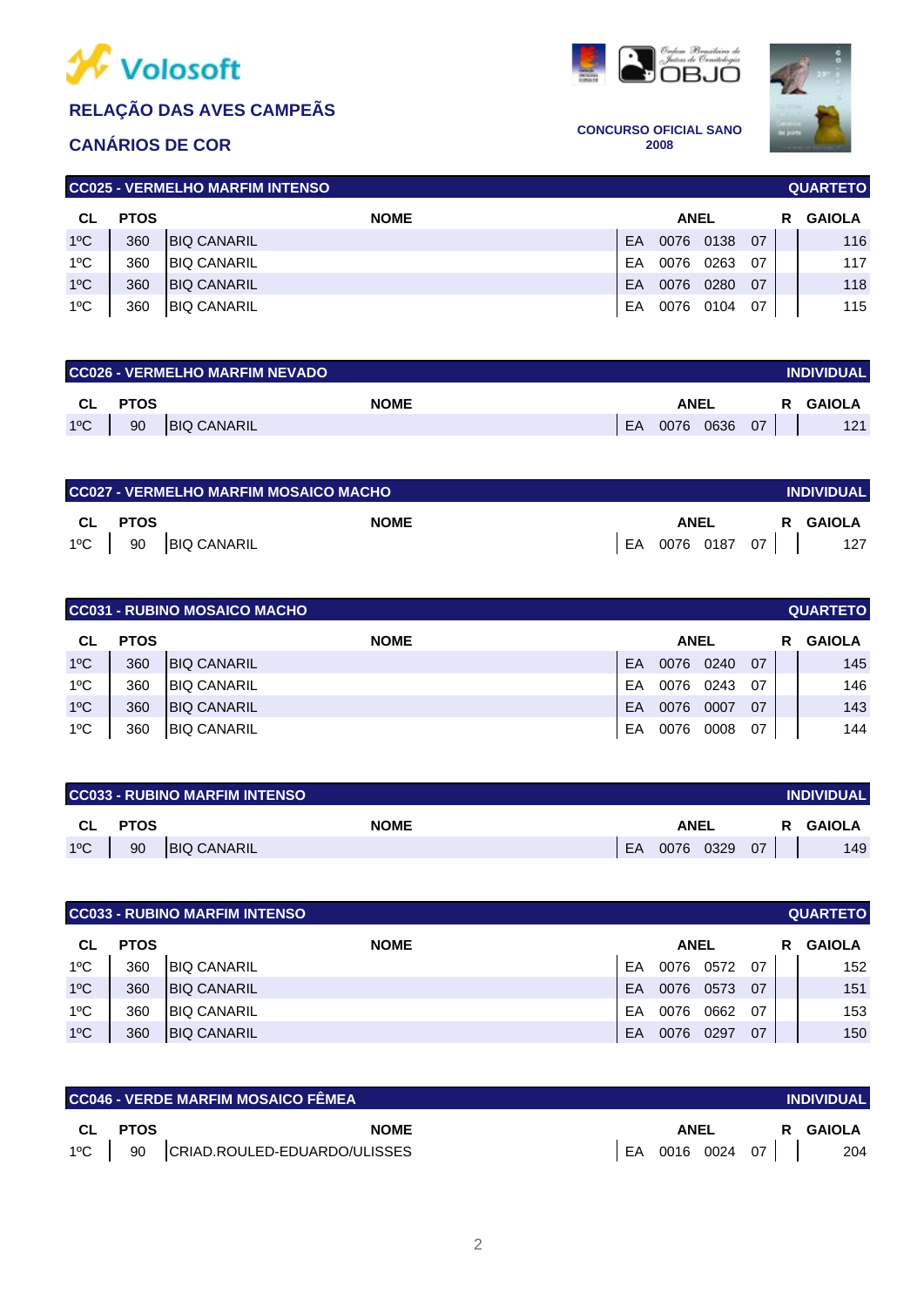

#### **CANÁRIOS DE COR**





**CONCURSO OFICIAL SANO 2008**

# 1ºC 90 SANTO MORETTI 219 **CC063 - CANELA AMARELO MARFIM INTENSO CL PTOS NOME ANEL R GAIOLA**

|               |             | <b>CC078 - COBRE NEVADO</b><br><b>INDIVIDUAL</b> |    |             |      |    |    |        |  |  |  |  |
|---------------|-------------|--------------------------------------------------|----|-------------|------|----|----|--------|--|--|--|--|
| CL.           | <b>PTOS</b> | <b>NOME</b>                                      |    | <b>ANEL</b> |      |    | R. | GAIOLA |  |  |  |  |
| $1^{\circ}$ C | 90          | JOSE BERNARDO SOBREIRA                           | EA | 0065        | 0059 | 07 |    | 261    |  |  |  |  |

|               |             | <b>CC081 - COBRE MARFIM INTENSO</b> |    |           |    |    | <b>INDIVIDUAL</b> |
|---------------|-------------|-------------------------------------|----|-----------|----|----|-------------------|
| CL.           | <b>PTOS</b> | <b>NOME</b>                         |    | ANEL      |    | R. | GAIOLA            |
| $1^{\circ}$ C | 90          | CRIADOURO IBIRÁ- J.PIRES GOMES      | FA | 0062 0027 | 07 |    | 278               |

|         | I CC102 - ISABELINO VERMELHO NEVADO I |             |                 | <b>INDIVIDUAL</b> |
|---------|---------------------------------------|-------------|-----------------|-------------------|
| CL PTOS | <b>NOME</b>                           | <b>ANEL</b> |                 | R GAIOLA          |
|         | 1°C   90   LUIZ ANTONIO CUREL         |             | EA 0058 0244 07 | 323               |

|               |             | CC109 - AZUL PASTEL          |    |             |      |    |   | <b>INDIVIDUAL</b> |
|---------------|-------------|------------------------------|----|-------------|------|----|---|-------------------|
| <b>CL</b>     | <b>PTOS</b> | <b>NOME</b>                  |    | <b>ANEL</b> |      |    | R | <b>GAIOLA</b>     |
| $1^{\circ}$ C | 90          | CRIAD.ROULED-EDUARDO/ULISSES | EA | 0016        | 0050 | 07 |   | 325               |

|               |             | <b>CC112 - VERDE PASTEL NEVADO</b> |    |      |           |    | <b>INDIVIDUAL</b> |
|---------------|-------------|------------------------------------|----|------|-----------|----|-------------------|
| <b>CL</b>     | <b>PTOS</b> | <b>NOME</b>                        |    | ANEL |           | R. | GAIOLA            |
| $1^{\circ}$ C | 90          | CRIAD.ROULED-EDUARDO/ULISSES       | EA |      | 0016 0256 | 07 | 328               |

|               |             | I CC113 - VERDE PASTEL MOSAICO MACHO |           |           |    |    | <b>INDIVIDUAL</b> |
|---------------|-------------|--------------------------------------|-----------|-----------|----|----|-------------------|
| CL            | <b>PTOS</b> | <b>NOME</b>                          |           | ANEL      |    | R. | GAIOLA            |
| $1^{\circ}$ C | 90          | CRIAD.ROULED-EDUARDO/ULISSES         | <b>FA</b> | 0016 0238 | 07 |    | 331               |

|               |             | <b>CC117 - VERDE PASTEL MARFIM MOSAICO MACHO</b> |      |                 | <b>INDIVIDUAL</b> |
|---------------|-------------|--------------------------------------------------|------|-----------------|-------------------|
| -CL           | <b>PTOS</b> | <b>NOME</b>                                      | ANEL | R.              | GAIOLA            |
| $1^{\circ}$ C |             | 90 CRIAD.ROULED-EDUARDO/ULISSES                  |      | EA 0016 0139 07 | 336               |

|               |             | <b>CC158 - AGATA PASTEL VERMELHO NEVADO '</b> |    |           |    | <b>INDIVIDUAL</b> |
|---------------|-------------|-----------------------------------------------|----|-----------|----|-------------------|
| <b>CL</b>     | <b>PTOS</b> | <b>NOME</b>                                   |    | ANEL      |    | GAIOLA            |
| $1^{\circ}$ C | 90          | CRIAD.ROULED-EDUARDO/ULISSES                  | EA | 0016 0215 | 07 | 363               |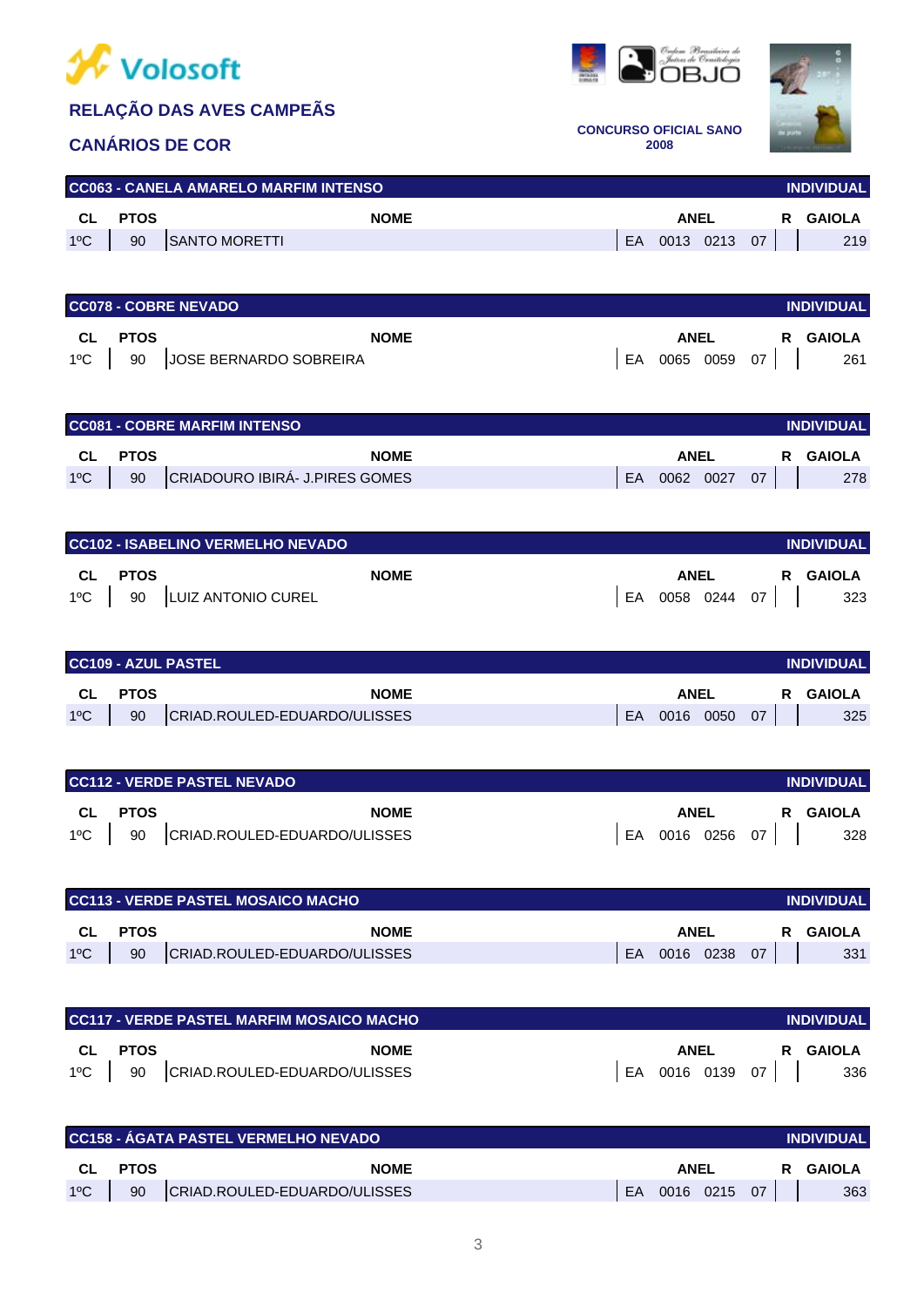





**CONCURSO OFICIAL SANO 2008**

|         | CC159 - ÁGATA PASTEL VERMELHO MOSAICO MACHO |             |                 | <b>INDIVIDUAL</b> |
|---------|---------------------------------------------|-------------|-----------------|-------------------|
| CL PTOS | <b>NOME</b>                                 | <b>ANEL</b> |                 | R GAIOLA          |
|         | 1°C   90   CRIAD.ROULED-EDUARDO/ULISSES     |             | EA 0016 0102 07 | 364               |

|               |             | <b>CC163 - ÁGATA PASTEL VERMELHO MARFIM MOSAICO MACHO</b> |     |              |  | <b>INDIVIDUAL</b> |
|---------------|-------------|-----------------------------------------------------------|-----|--------------|--|-------------------|
| CL            | <b>PTOS</b> | <b>NOME</b>                                               |     | <b>ANEL</b>  |  | R GAIOLA          |
| $1^{\circ}$ C | 90          | CRIAD.ROULED-EDUARDO/ULISSES                              | EA. | 0016 0104 07 |  | 367               |

|     |             | <b>CC171 - CANELA PASTEL VERMELHO MARFIM MOSAICO MACHO</b> |                 |  | <b>INDIVIDUAL</b> |
|-----|-------------|------------------------------------------------------------|-----------------|--|-------------------|
| CL  | <b>PTOS</b> | <b>NOME</b>                                                | ANEL            |  | R GAIOLA          |
| 1ºC |             | 90 CRIAD.ROULED-EDUARDO/ULISSES                            | EA 0016 0084 07 |  | 372               |

| <b>CC172 - CANELA PASTEL VERMELHO MARFIM MOSAICO FÊMEA</b><br><b>INDIVIDUAL</b> |             |                        |     |           |  |    |          |  |
|---------------------------------------------------------------------------------|-------------|------------------------|-----|-----------|--|----|----------|--|
| CL                                                                              | <b>PTOS</b> | <b>NOME</b>            |     | ANEL      |  |    | R GAIOLA |  |
| $1^{\circ}$ C                                                                   | 90          | JOSE BERNARDO SOBREIRA | FA. | 0065 0006 |  | 07 | 373      |  |

|               | <b>CC187 - VERDE OPALINO MARFIM INTENSO</b><br><b>INDIVIDUAL</b> |               |  |              |  |      |          |  |
|---------------|------------------------------------------------------------------|---------------|--|--------------|--|------|----------|--|
| <b>CL</b>     | <b>PTOS</b>                                                      | <b>NOME</b>   |  | ANEL         |  |      | R GAIOLA |  |
| $1^{\circ}$ C | 90                                                               | SANTO MORETTI |  | EA 0013 0027 |  | 07 I | 402      |  |

|               | CC195 - AGATA OPALINO AMARELO MOSAICO MACHO |                    |    |             |  |    |        | <b>INDIVIDUAL</b> |
|---------------|---------------------------------------------|--------------------|----|-------------|--|----|--------|-------------------|
| <b>CL</b>     | <b>PTOS</b>                                 | <b>NOME</b>        |    | <b>ANEL</b> |  | R. | GAIOLA |                   |
| $1^{\circ}$ C | 90                                          | LUIZ ANTONIO CUREL | EA | 0058 0485   |  | 07 |        | 409               |

|               |             | <b>CC196 - ÁGATA OPALINO AMARELO MOSAICO FÊMEA</b> |    |      |           |    | <b>INDIVIDUAL</b> |
|---------------|-------------|----------------------------------------------------|----|------|-----------|----|-------------------|
| CL            | <b>PTOS</b> | <b>NOME</b>                                        |    | ANEL |           |    | R GAIOLA          |
| $1^{\circ}$ C | 90          | <b>LUIZ ANTONIO CUREL</b>                          | FA |      | 0058 0486 | 07 | 411               |

| <b>CC206 - CANELA OPALINO AMARELO MOSAICO FÊMEA</b><br><b>INDIVIDUAL</b> |             |               |     |             |  |    |          |  |  |
|--------------------------------------------------------------------------|-------------|---------------|-----|-------------|--|----|----------|--|--|
| CL.                                                                      | <b>PTOS</b> | <b>NOME</b>   |     | <b>ANEL</b> |  |    | R GAIOLA |  |  |
| $1^{\circ}$ C                                                            | 90          | SANTO MORETTI | EA. | $0013$ 0294 |  | 07 | 418      |  |  |